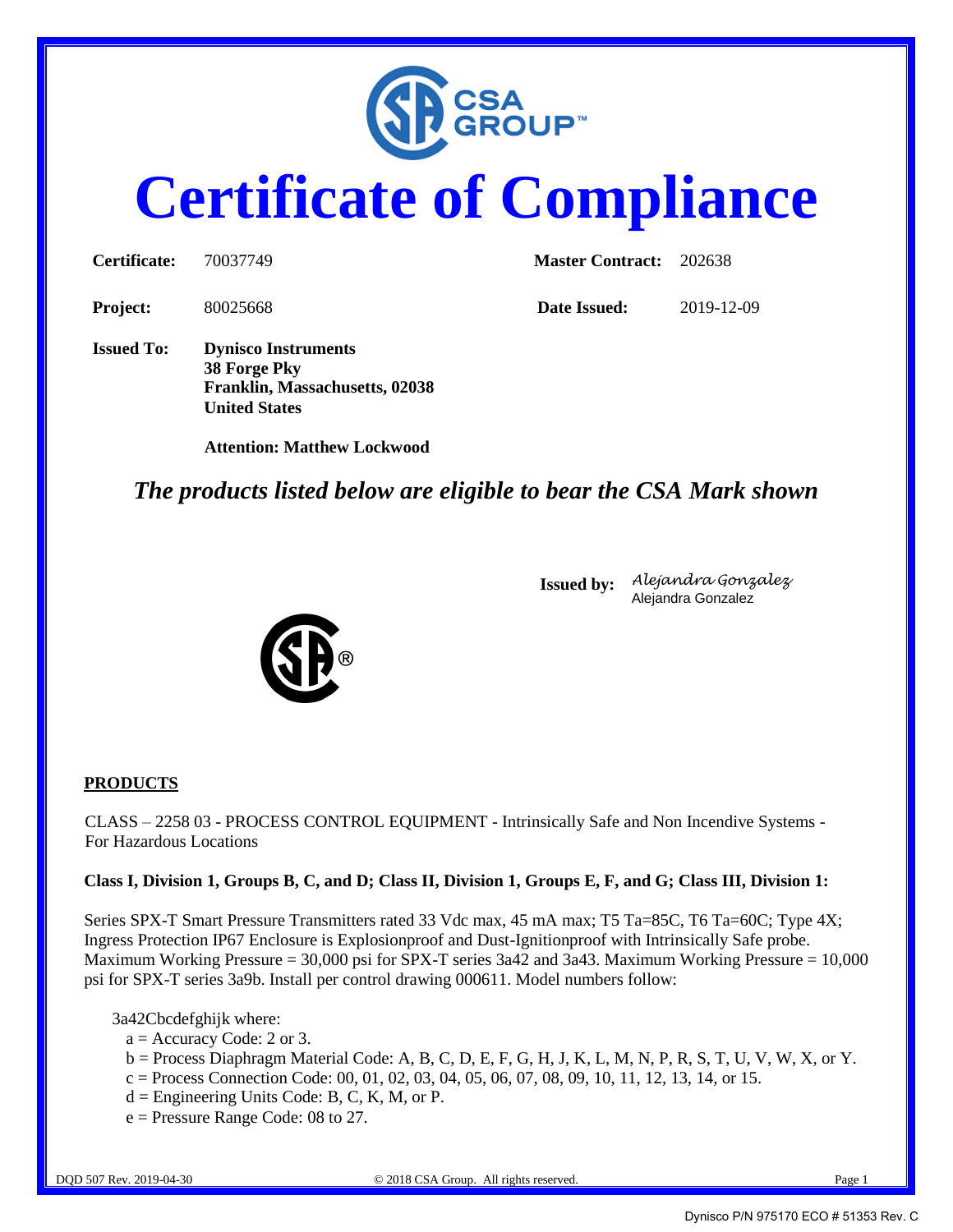

**Certificate:** 70037749 **Project:** 80025668

**Master Contract:** 202638 **Date Issued: 2019-12-09**

- $f =$ Rigid Snout Length Code: Any two alpha digit representing 1.19" to 36.5".
- $g =$  Flex Length Code: Any two alpha digit representing 0" to 35.3".
- h = Hart Communications Code: A, B, or C.
- i = Electrical Connections Code: CA, CB, CC, CD, CE, CF, CG, CW, CX, or CY.
- j = Temperature Sensors Code: ZZ or TB.
- k = Option Code: B106, B116, B300, B636, B676, B941, J8, J9, J15-J99 (any 3-digit code pertaining to material certifications), M493, M625, M640, M654, M792, M950, M998, Zxxx (where xxx = any three digit code pertaining to output calibration settings, or customer requested documentation/information, or a combination of existing approved codes), and SIL2.

#### Notes:

- 1. The combined length of variables "f" and "g" shall not be longer than 36.5"
- 2. Refer to certification drawing 000651 for model options.

#### 3a43Cbcdefghijk where:

- $a =$  Accuracy Code: 2 or 3.
- $b =$  Process Diaphragm Material Code: A, B, C, D, E, F, G, H, J, K, L, M, N, P, R, S, T, U, V, W, X, or Y.
- $c = Process Connection Code: 25 to 46.$
- $d =$  Engineering Units Code: B, C, K, M, or P.
- e = Pressure Range Code: 08 to 27.
- $f =$ Rigid Snout Length Code: Any two alpha digit representing 1.19" to 36.5".
- $g =$  Flex Length Code: Any two alpha digit representing 0" to 35.3".
- h = Hart Communications Code: A, B, or C.
- i = Electrical Connections Code: CA, CB, CC, CD, CE, CF, CG, CW, CX, or CY.
- j = Temperature Sensors Code: ZZ or TB.
- $k =$  Option Code: B106, B300, B676, J8, J9, J15-J99 (any 3-digit code pertaining to material certifications), M498, M625, M634, M1005, M1039, Zxxx (where  $xxx = any$  three digit code pertaining to output calibration settings, or customer requested documentation/information, or a combination of existing approved codes), and SIL2.

Notes:

- 1. The combined length of variables "f" and "g" shall not be longer than 36.5"
- 2. Refer to certification drawing 000654 for model options.

#### 3a9bCcdefghijkl where:

- $a =$  Accuracy Code: 2 or 3.
- b = Mounting Configuration Code: 0 or 1.
- $c =$  Process Diaphragm Material Code: A, B, C, D, E, F, G, H, J, K, L, M, N, P, R, S, T, U, V, W, X, or Y.
- $d = Process Connection Code: 24, 48-68, 70-79.$
- $e =$  Engineering Units Code: B, C, K, M, or P.
- f = Pressure Range Code: 08 to 23.
- $g =$ Rigid Snout Length Code: Any two alpha digit 1.19" to 18".
- $h$  = Flex Length Code: Any two alpha digit 0" to 35.3".
- i = Hart Communications Code: A, B, or C.
- j = Electrical Connections Code: CA, CB, CC, CD, CE, CF, CG, CW, CX, or CY.
- k = Temperature Sensors Code: ZZ or TB.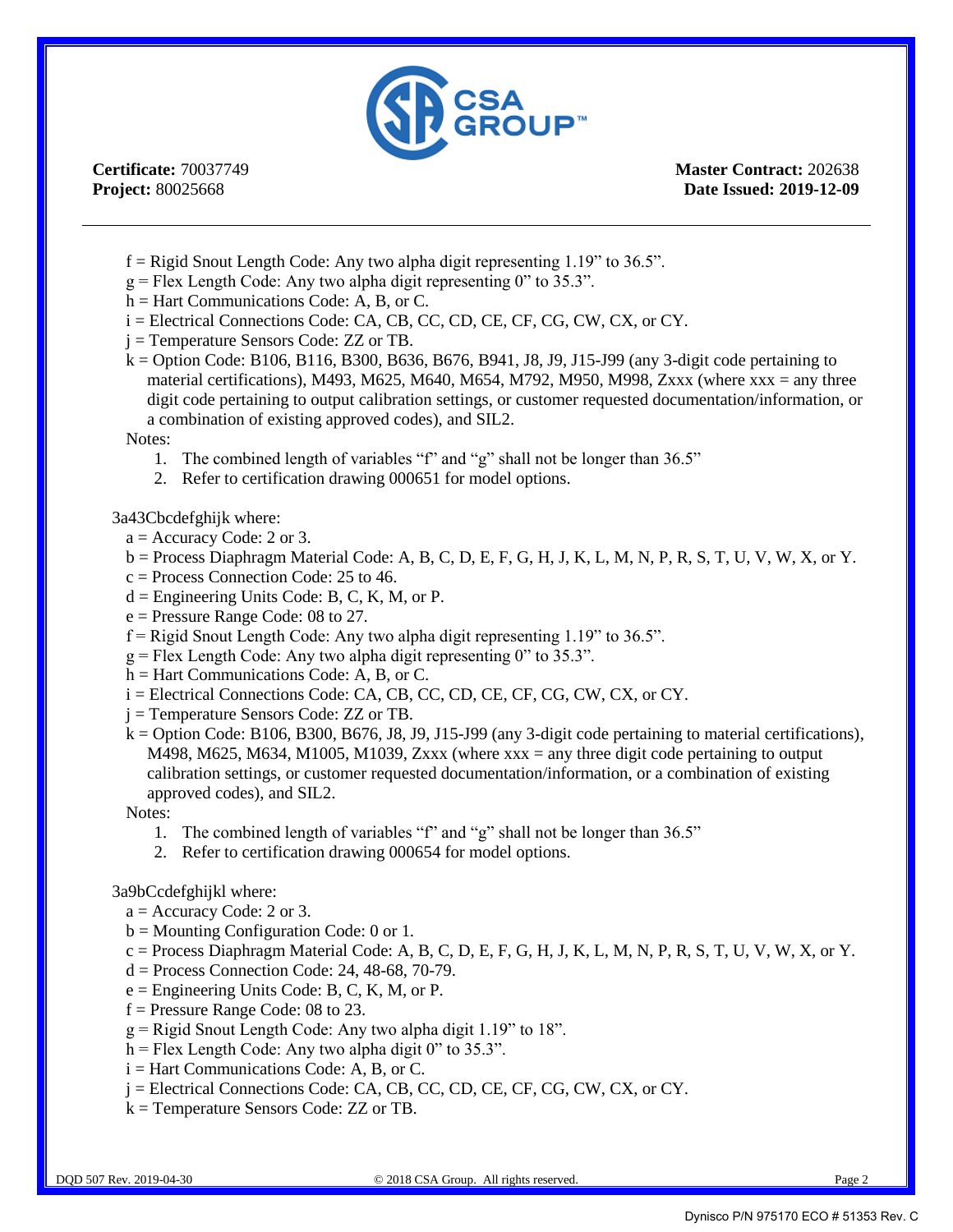

**Certificate:** 70037749 **Project:** 80025668

**Master Contract:** 202638 **Date Issued: 2019-12-09**

- $l =$  Option Code: B106, B300, B676, J8, J9, J15-J99 (any 3-digit code pertaining to material certifications), M625, and Zxxx (where  $xxx = any$  three digit code pertaining to output calibration settings, or customer requested documentation/information, or a combination of existing approved codes), and SIL2.). Notes:
	- 1. The combined length of variables "g" and "h" shall not be longer than 36.5"
	- 2. Refer to certification drawing 000658 for model options.

#### **APPLICABLE REQUIREMENTS**

| CAN/CSA Standard C22.2 No. 0-M91 | General Requirements - Canadian Electrical Code, Part II                         |
|----------------------------------|----------------------------------------------------------------------------------|
| CSA Std C22.2 No. 25-1966        | Enclosures for Use in Class II Groups E, F, and G<br>Hazardous Locations         |
| CSA Std C22.2 No. 30-M1986       | Explosion Proof Enclosures for Use in Class I Hazardous<br>Locations             |
| CSA Std C22.2 No. 94.1-07        | Enclosures for Electrical Equipment, Non-Environmental<br>Considerations         |
| CSA Std C22.2 No. 94.2-07        | Enclosures for Electrical Equipment, Environmental<br>Considerations             |
| CSA Std C22.2 No. 142-M1987      | Process Control Equipment                                                        |
| CAN/CSA C22.2 No. 157-92         | Intrinsically Safe and Non-Incendive Equipment for Use in<br>Hazardous Locations |
| CAN/CSA C22.2 No. 60529:05       | Degrees of Protection Provided by Enclosures (IP Code)                           |

#### **MARKINGS**

The manufacturer is required to apply the following markings:

- Products shall be marked with the markings specified by the particular product standard.
- Products certified for Canada shall have all Caution and Warning markings in both English and French.

Additional bilingual markings not covered by the product standard(s) may be required by the Authorities Having Jurisdiction. It is the responsibility of the manufacturer to provide and apply these additional markings, where applicable, in accordance with the requirements of those authorities.

The products listed are eligible to bear the CSA Mark shown with adjacent indicators 'C' and 'US' for Canada and US (indicating that products have been manufactured to the requirements of both Canadian and U.S. Standards) or with adjacent indicator 'US' for US only or without either indicator for Canada only.

The following markings appear on a CSA Accepted 3M 468 MP adhesive backed nameplate applied to stainless steel located on the housing of the equipment: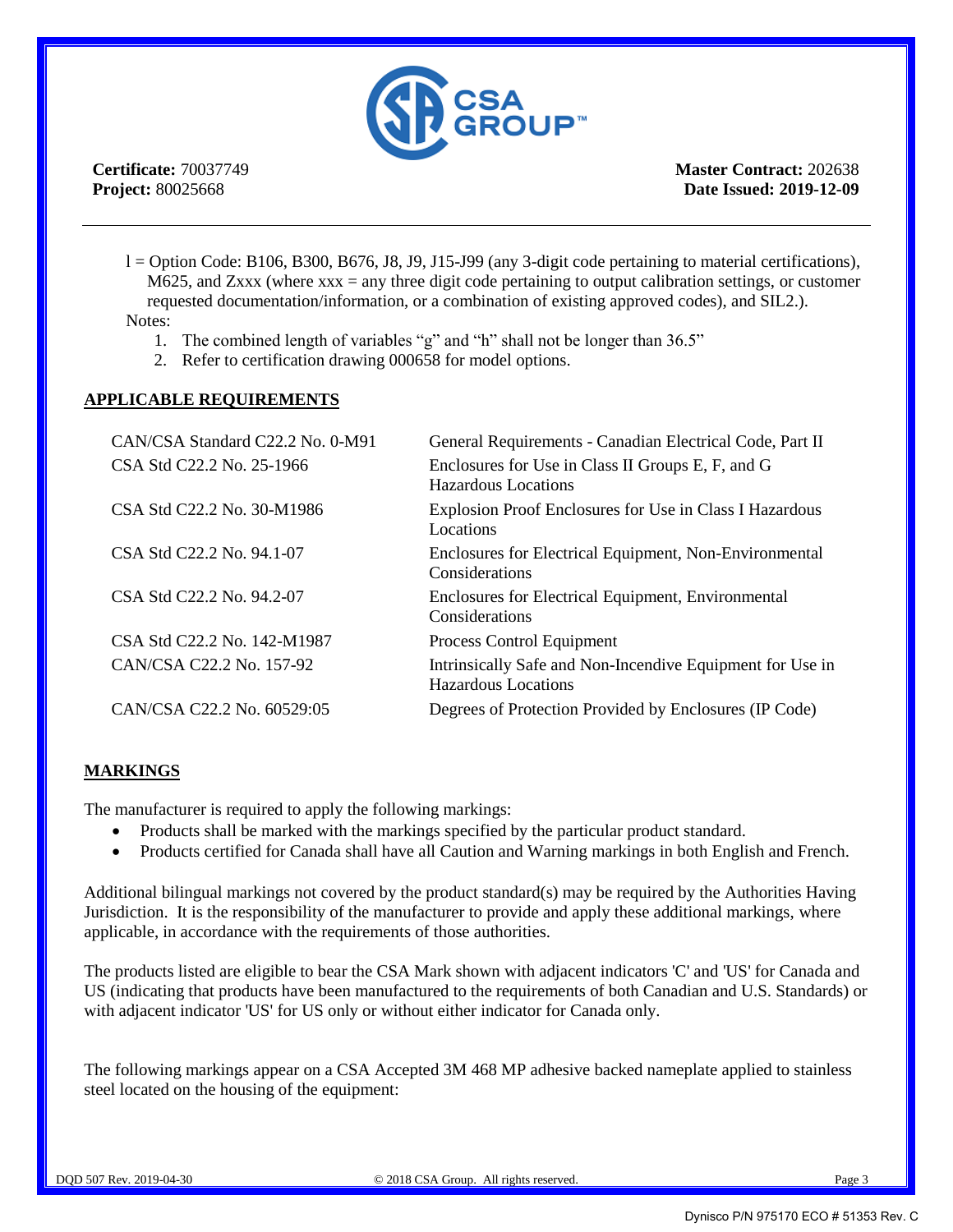

**Certificate:** 70037749 **Project:** 80025668

**Master Contract:** 202638 **Date Issued: 2019-12-09**

- Manufacturer's name: "Dynisco Instruments", or CSA Master Contract Number "202638", adjacent to the CSA Mark in lieu of manufacturer's name.
- Model number: As specified in the PRODUCTS section, above.
- Electrical ratings: As specified in the PRODUCTS section, above.
- Ambient temperature rating: As specified in the PRODUCTS section, above.
- Manufacturing date in MMYY format, or serial number, traceable to month of manufacture.
- Enclosure ratings: "TYPE 4X", and "IP 67".
- The CSA Mark, as shown on the Certificate of Conformity.
- Hazardous Location designation, as specified in the PRODUCTS section, above.
- Temperature code: As specified in the PRODUCTS section, above.
- Rated maximum working pressure, as specified in the PRODUCTS section, above.
- The words "Factory Sealed"
- The following words:
	- o "Exia".
	- o "Explosionproof with Intrinsically Safe Output" and "L'épreuve des Explosions avec sortie de Sécurité Intrinsèque"
	- o Install per drawing 000611

An installation manual or data sheet shall be supplied with each unit, containing the following minimum marking information:

- Manufacturers name and address
- Specification for electrical ratings.
- Specification for ambient temperature rating.
- Specification for appropriate wiring to the equipment leads, including specification for wire gauge.
- Specification for maximum process pressure rating.
- The following words, or suitable equivalent (for models):
	- o "Exia".
	- o "Explosionproof with Intrinsically Safe Output" and "L'épreuve des Explosions avec sortie de Sécurité Intrinsèque"
	- o Maximum non-hazardous voltage not to exceed 250 V.

A copy of control drawing 000611 shall be provided with each model SPX-T series 3a42, 3a43, and 3a9b when shipped.